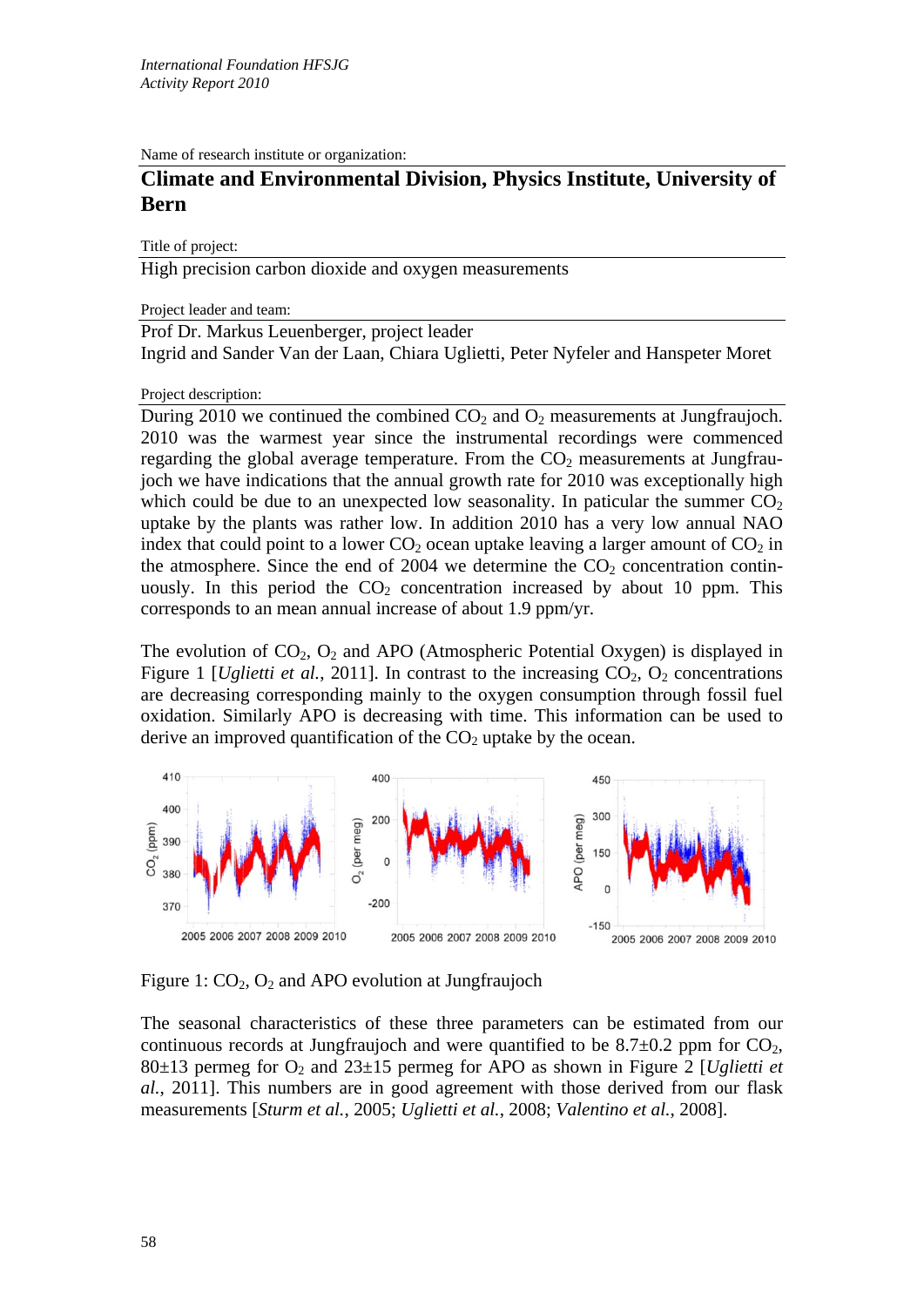

Figure 2: Seaonalities of  $CO<sub>2</sub>$ ,  $O<sub>2</sub>$  and APO at Jungfraujoch

The residuals from the background – that is calculated in an iterative approach of 30 days running means exluding all values outside a  $2\sigma$  range until convergence – were calculated for  $CO_2$  and APO and displayed in Figure 3 [*Uglietti et al.*, 2011]. The measurements are located in a rhombus whose corners mark the different seasons. The sensitivities of APO versus  $CO<sub>2</sub>$  corresponds to 120 permeg / 8 ppm which is equivalent to 3 ppm APO / 1 ppm  $CO<sub>2</sub>$ . This is significantly above the carbon oxidation ratio of fossil fuels whose mean is around 1.4 ppm  $O_2$  / ppm  $CO_2$ . Therefore, the ocean exchange with the atmosphere is mainly responible for the variations seen in Figure 3, however part of the variations may also be due to (i) deviations of the 1.1 ppm  $O_2$  /ppm  $CO_2$  relationship of the biosphere – atmosphere exchange used in the definition of APO and (ii) to fossil fuel contributions.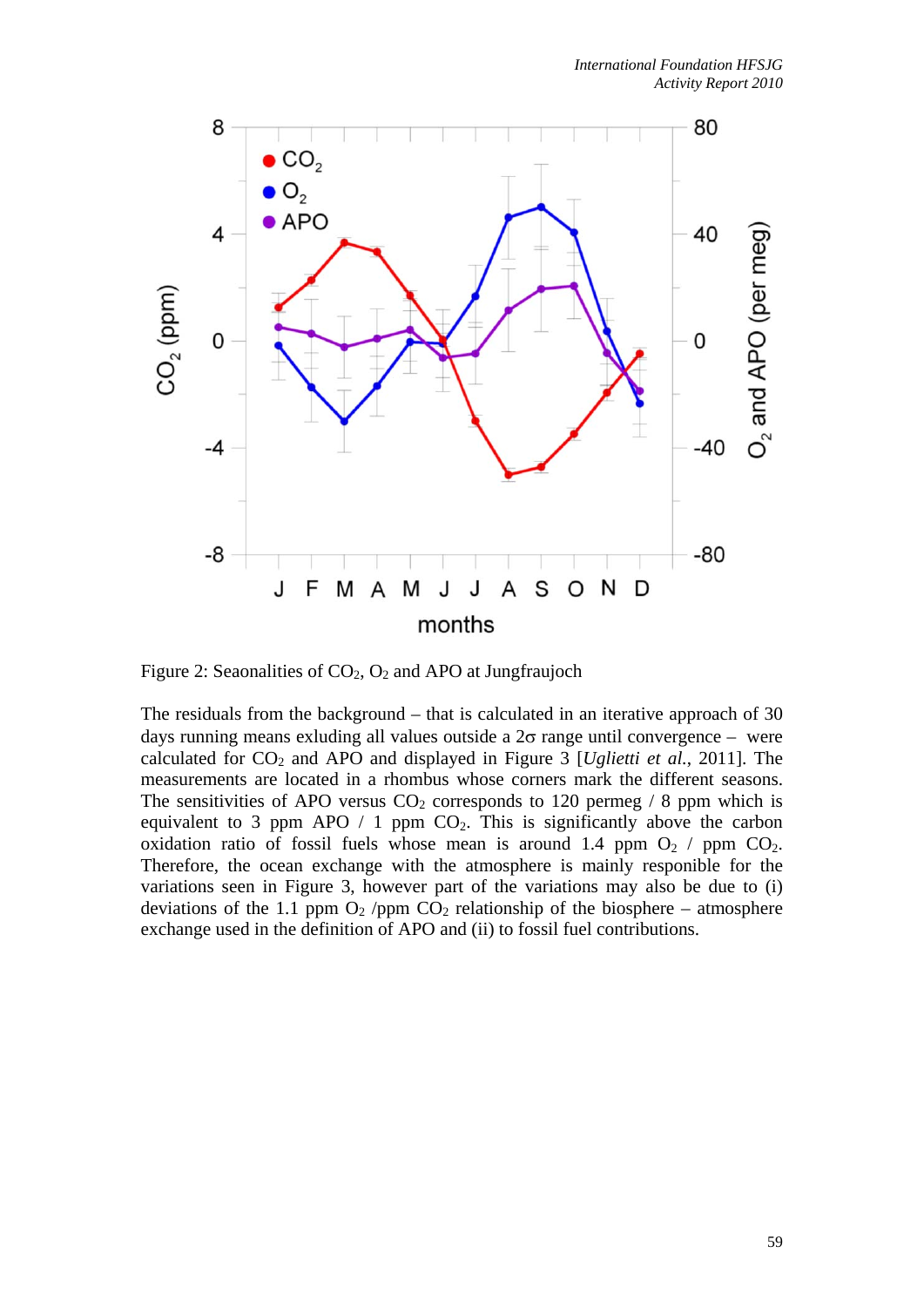

Figure 3: APO versus  $CO<sub>2</sub>$  background corrected data from Jungfraujoch displaying the different seasons. Most of the values are located within a rhobus whose corner represent the seasons.

## Key words:

Greenhouse gas, climate change, oxidation ratio,  $CO<sub>2</sub>$  emissions

Internet data bases:

http://ce-atmosphere.lsce.ipsl.fr/database/index\_database.html http://www.climate.unibe.ch/?L1=research&L2=atm\_gases

Collaborating partners/networks:

CarbonEurope IP partners, IMECC partners

Scientific publications and public outreach 2010:

## **Refereed journal articles and their internet access**

Chevallier, F., P. Ciais, T.J. Conway, T. Aalto, B.E. Anderson, P. Bousquet, E.G. Brunke, L. Ciattaglia, Y. Esaki, M. Frohlich, A. Gomez, A.J. Gomez-Pelaez, L. Haszpra, P.B. Krummel, R.L. Langenfelds, M. Leuenberger, T. Machida, F. Maignan, H. Matsueda, J.A. Morgui, H. Mukai, T. Nakazawa, P. Peylin, M. Ramonet, L. Rivier, Y. Sawa, M. Schmidt, L.P. Steele, S.A. Vay, A.T. Vermeulen, S. Wofsy, and D. Worthy, CO<sub>2</sub> surface fluxes at grid point scale estimated from a global 21 year